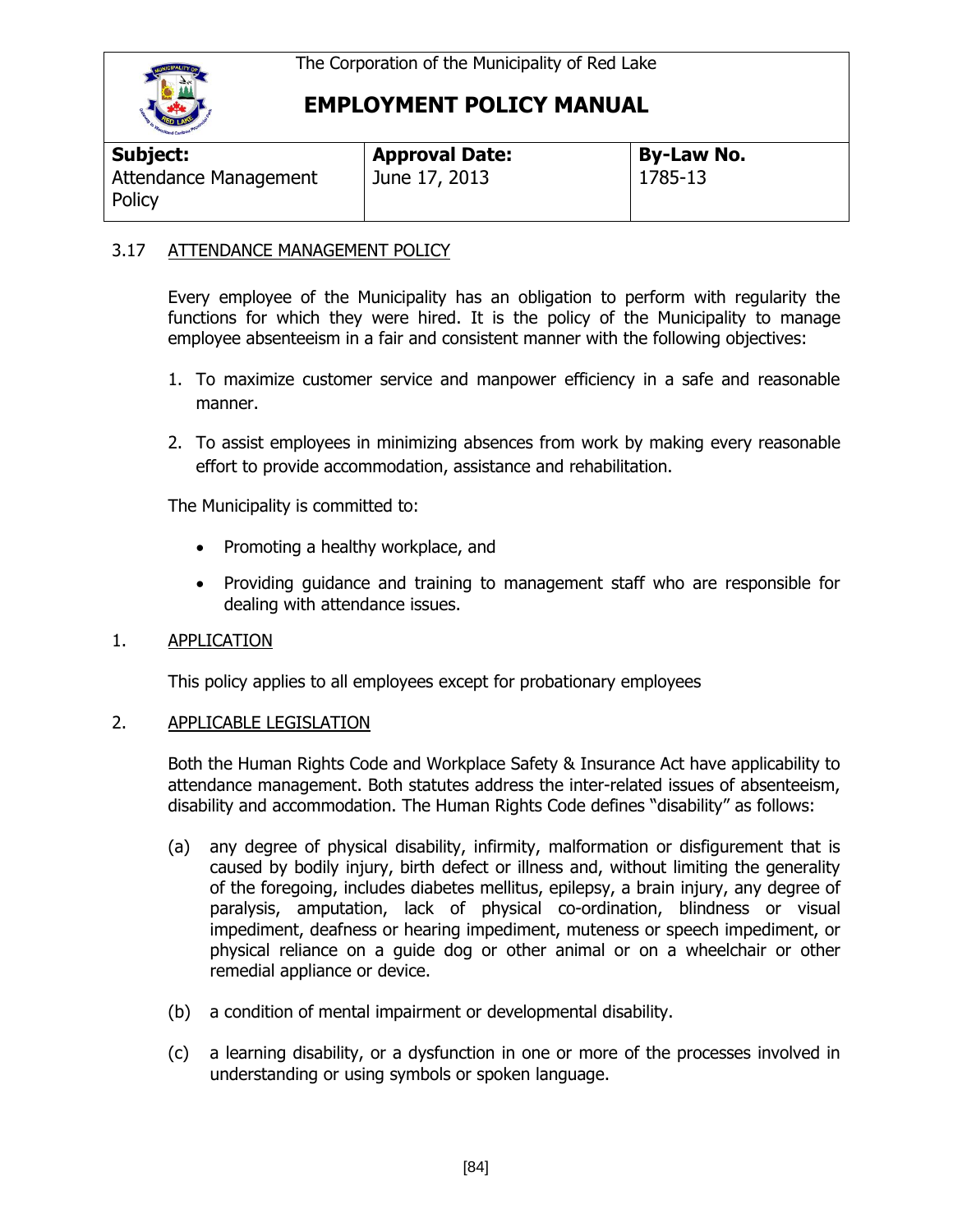

| Subject:                        | <b>Approval Date:</b> | <b>By-Law No.</b> |
|---------------------------------|-----------------------|-------------------|
| Attendance Management<br>Policy | June 17, 2013         | 1785-13           |

- (d) a mental disorder, or
- (e) an injury or disability for which benefits were claimed or received under the insurance plan established under the Workplace Safety and Insurance Act, 1997; ("handicap").

However, not all absences due to illness or sickness fall within the definition of disability. For example, it is generally held that "illness" in the context of the Code does not apply to illnesses of a temporary nature, such as colds or the flu. The Workplace Safety and Insurance Act (WSIA) provides a definition of re-employment obligations that apply to injured workers.

"Disability" covers a broad range and degree of conditions, some visible and others not. A disability may have been present from birth, caused by an accident, or developed over time. It includes physical, mental, and learning disabilities, mental disorders, hearing or vision disabilities, epilepsy, drug and alcohol dependencies, environmental sensitivities, as well as other conditions.

3. DEFINITIONS

### Section A: Culpable or Blameworthy Absenteeism**:**

Absence from work due to factors within the employee's control. Culpable absenteeism includes failure to notify, absences without leave, absences that may relate to multiple illness issues and abuse of leave. Culpable or blameworthy absenteeism problems may be grounds for discipline, up to and including termination.

#### Section B: Innocent or Non-Culpable Absenteeism:

Absence from work due to illness, or non-occupational injury, including absences that may be a result of a disability other than a compensable illness or injury. These absences are subject to Attendance Review under Management of Innocent Absenteeism (refer to Section B below).

#### Section C: Approved Absences:

Absence from work to which an employee is entitled by law or (in accordance with the terms of the Collective Agreement or) which may be granted subject to management approval. Such approved absences include absences in accordance with the Workplace Safety & Insurance Act/WSIB, vacation, bereavement leave, jury/witness duty, pregnancy/parental leave, Ontario Employment Standards Act - Emergency Leave, legal strike, lay-off and such other absences as management may determine.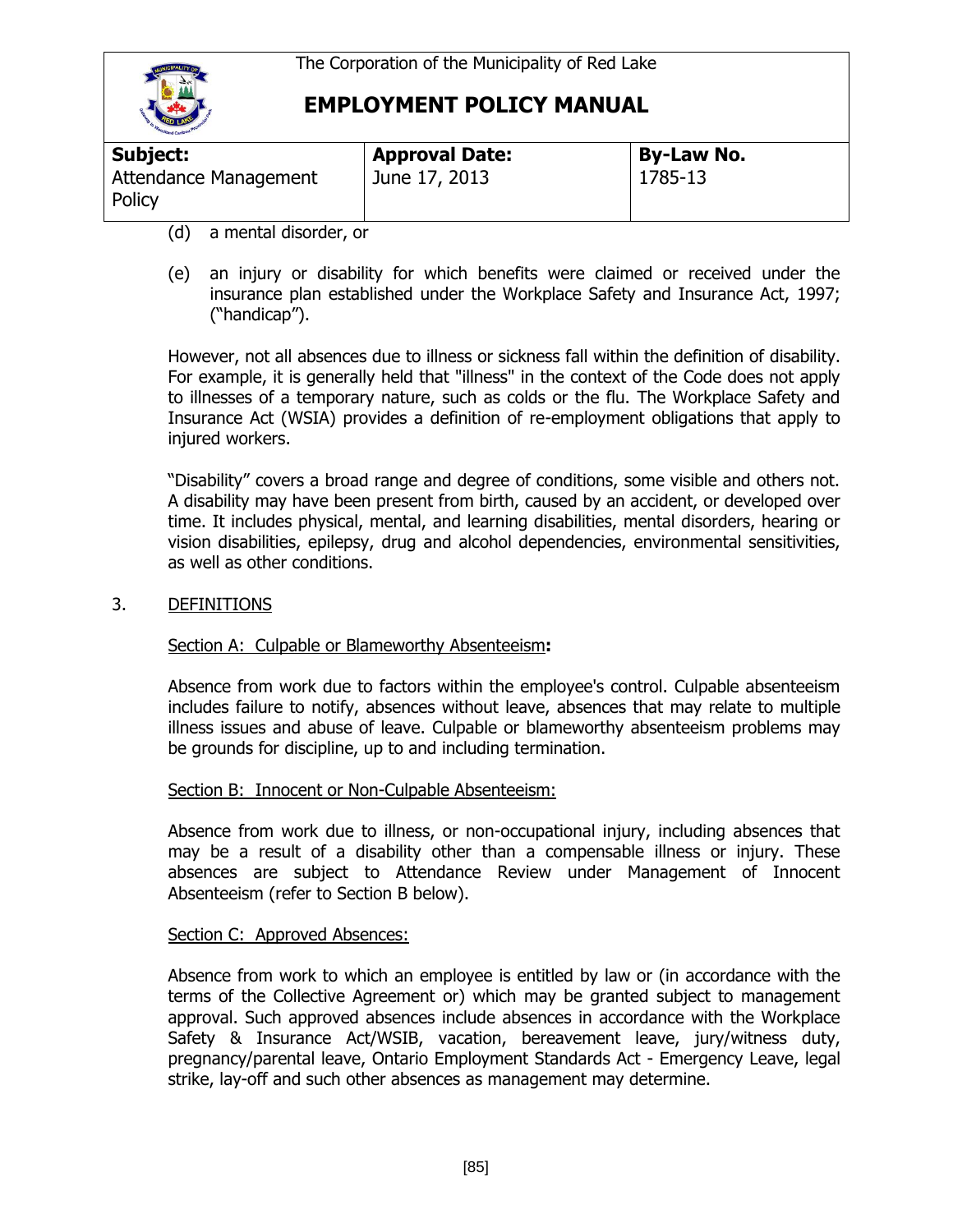

| Subject:                                                       | <b>Approval Date:</b> | <b>By-Law No.</b> |
|----------------------------------------------------------------|-----------------------|-------------------|
| Attendance Management<br>Policy                                | June 17, 2013         | 1785-13           |
| ---------<br>$\alpha$ u bibi e ab bi ilieliabelni ibachitetali |                       |                   |

### 4. SECTION A: CULPABLE OR BLAMEWORTHY ABSENTEEISM

4.1 The Municipality will determine the average number of occasions of absence based on the department or work group. These will be the initial standards used for attendance review. An operational or departmental average may be used where differences among work groups are insignificant.

In determining the average for the purpose of the attendance management policy, the following absences should be included:

- Ill with pay
- Ill without pay
- Accident no credit (ex. WSIB denials)
- Ill, employee leaves workplace due to illness

The average absenteeism should be defined in terms of the number of days or shifts for the department for the current year or previous year.

Employees', whose attendance pattern shows that their total absences were greater than the standard for the department, will have their attendance reviewed

#### 4.2 Procedure

It is the responsibility of all departments and managers to ensure the consistent application of the Attendance Management Policy. In conducting the Attendance Review, the manager should first determine whether the absences are defined as "Culpable or Blameworthy" or "Innocent or Non-Culpable", or "Approved" and the applicability of disciplinary and non-disciplinary measures.

When an employee fails to comply with reporting or timekeeping rules, his/her manager will meet with the employee to determine the reasons. When the manager determines there was a satisfactory reason for the failure to comply, the behaviour is deemed non-culpable.

When the manager determines that the reasons are unsatisfactory, the behaviour is deemed culpable, the manager will deal with the situation as a disciplinary matter.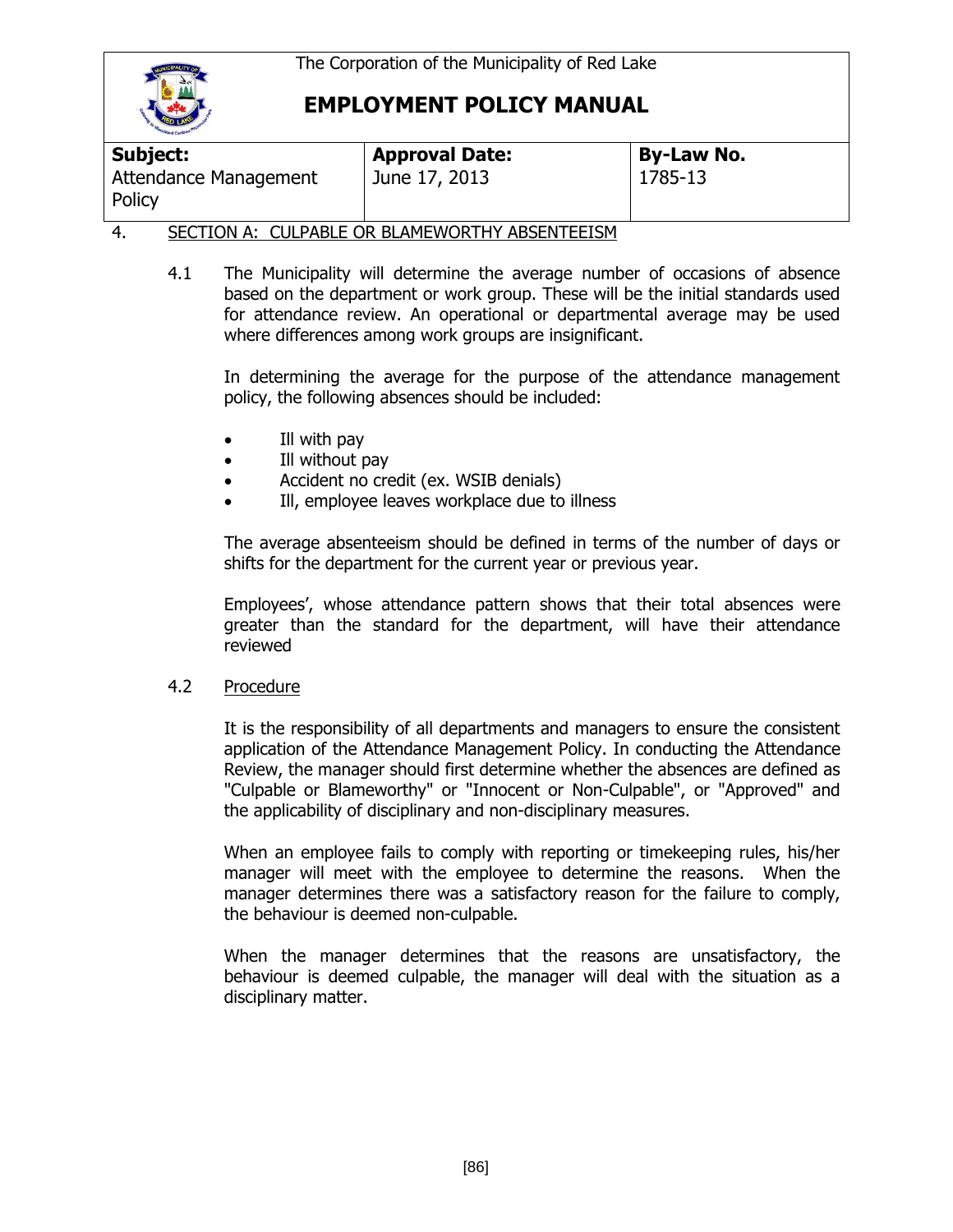

| <b>Subject:</b>                 | <b>Approval Date:</b> | <b>By-Law No.</b> |  |
|---------------------------------|-----------------------|-------------------|--|
| Attendance Management<br>Policy | June 17, 2013         | 1785-13           |  |

### 4.3 Management of Absenteeism

The immediate supervisor is responsible for attendance management. Through the maintenance of accurate records and regular monitoring the supervisor corrects absenteeism issues at an early stage. Supervisor responsibilities include:

- Regular communication with employee
- Maintenance of records
- Assistance in return to work

### 4.4 Informal Meeting

If at any point during a three (3) month period an employee is absent due to illness on a number of occasions which is greater than the departmental average, an informal interview will be conducted by the supervisor. The purpose of the meeting is to:

- Identify concerns with attendance
- Explain the impact of absences on the work operation
- Identify expectations for improvement
- Identify resources for assistance

NOTE: For cases requiring special accommodation due to an injury or a disability, supervisors should consult with the appropriate senior manager for advice and recommendations.

### 4.5 Formal Meeting 1 / Letter 1

If during the next three (3) month period or less the employee is absent due to illness on a number of occasions which is greater than the departmental average for that period, the first formal meeting is held and documented in a letter to the employee. The purpose of the meeting is to:

- Identify concerns with attendance
- Explain the impact of absences on the work operation
- Identify expectations for satisfactory improvement
- Provide an opportunity to discuss reasons for absenteeism
- Identify resources for assistance (suggested referral to Employee Assistance Program or their Health Practitioner)
- Identify specific course of action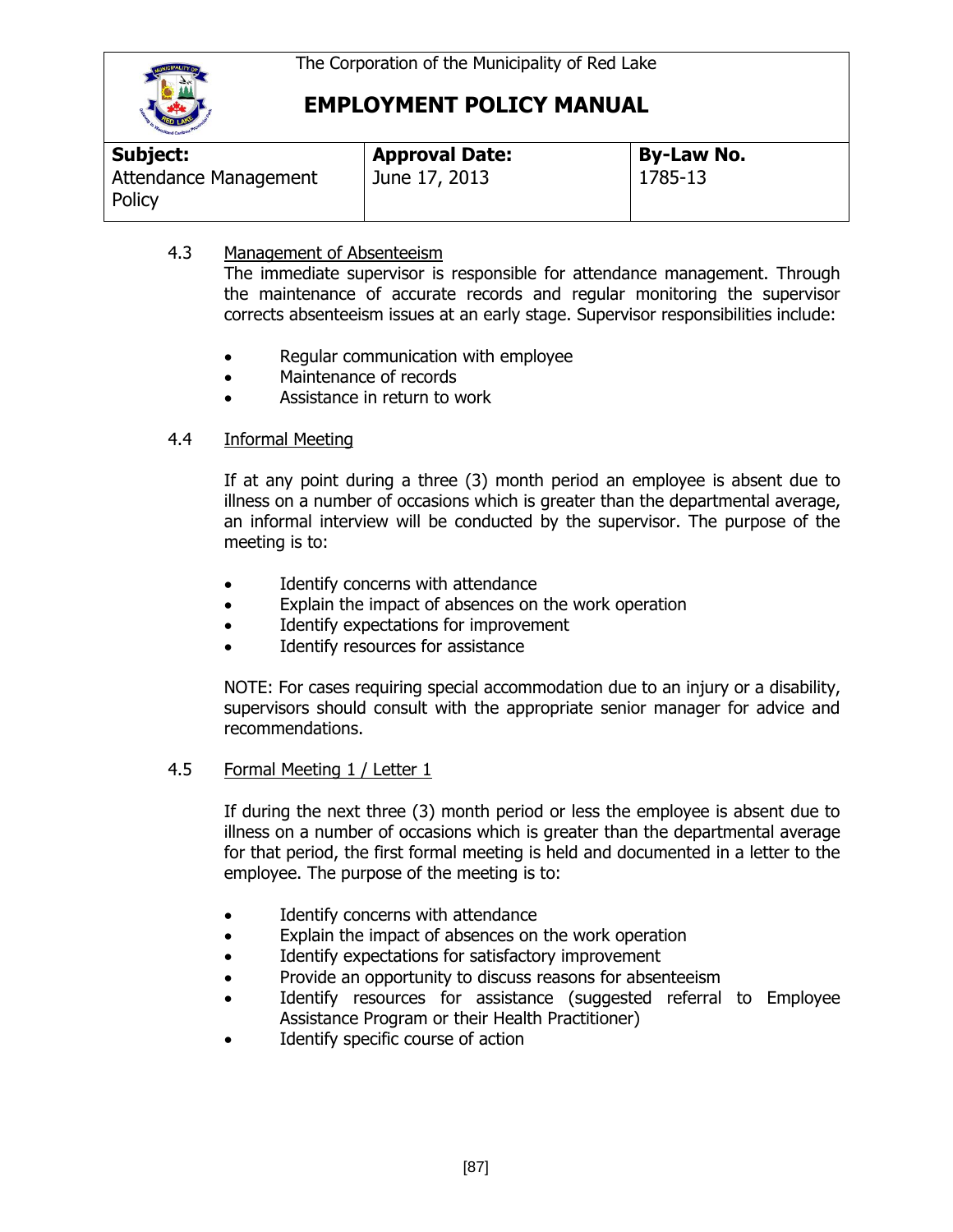

| Subject:                        | <b>Approval Date:</b> | <b>By-Law No.</b> |
|---------------------------------|-----------------------|-------------------|
| Attendance Management<br>Policy | June 17, 2013         | 1785-13           |

### 4.6 Formal Meeting 2 / Letter 2

If during the next three (3) month period or less the employee is absent due to illness on a number of occasions which is greater than the departmental average for that period, the second formal meeting is held and documented in a second letter to the employee The purpose of the meeting is to:

- Identify attendance is unacceptable
- Opportunity to discuss reasons for absenteeism
- Identify resources for assistance (suggested referral to Employee Assistance Program or their Health Practitioner)
- Identify expectations for satisfactory improvement
- Identify specific course of action and possible consequences: attendance is on record and could lead to more formal discipline, transfer, demotion, denial of promotion.

### 4.7 Formal Meeting 3 / Letter 3

If during the next three (3) month period or less the employee is absent due to illness on a number of occasions which is greater than the departmental average for that period, a third formal meeting is held and documented in a third letter to the employee. The purpose of the meeting is to:

- Identify unacceptable attendance is on record
- Opportunity to discuss reasons for absenteeism
- May include a formal referral to Employee Assistance Program or their Health Practitioner
- Identify expectations for satisfactory improvement
- Identify specific course of action and possible consequences: attendance is on record and could lead to transfer, demotion, denial of promotion

Identify other options which may be pursued if there is no satisfactory improvement and advise continued unacceptable attendance may lead to termination of employment.

### 4.8 Formal Meeting 4 / Letter 4

If during the next (3) month period or less the employee is absent due to illness on a number of occasions which is greater than the departmental average for that period, the fourth formal meeting will be held.

Prior to meeting with the employee the manager must consult with human resources and/or senior management and/or external Legal counsel to review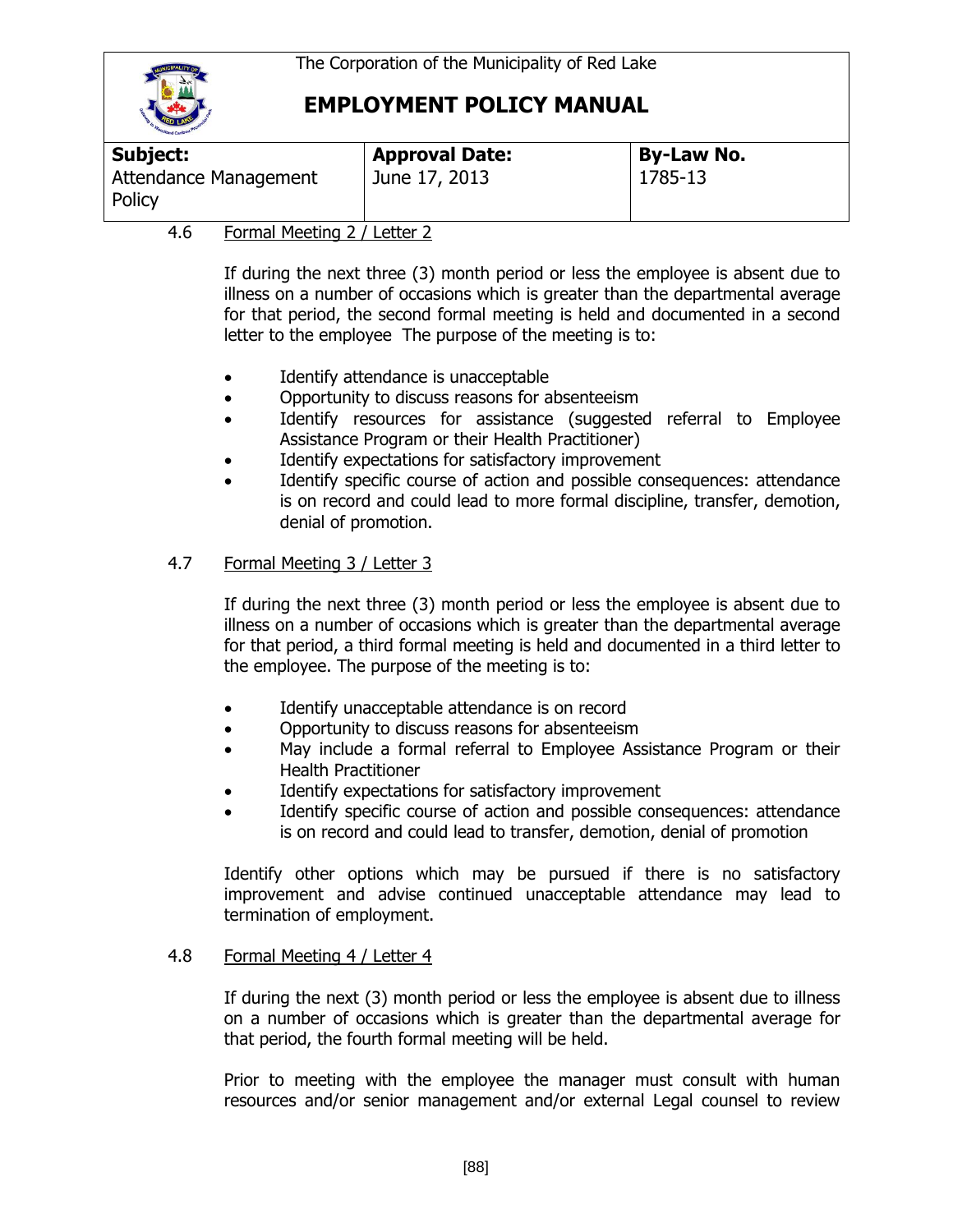

| Subject:                        | <b>Approval Date:</b> | <b>By-Law No.</b> |  |
|---------------------------------|-----------------------|-------------------|--|
| Attendance Management<br>Policy | June 17, 2013         | 1785-13           |  |

the case and options. Termination may result if attendance has not reached an acceptable level.

#### 4.9 Improved Attendance

If there is an improvement in attendance followed by a return to poor attendance, the formal process is reintroduced at the stage which it was left at. If there is a sustained improvement in attendance for a period of two (2) years which meets company standards, the review process is closed and the employee is given a letter recognizing that they have met the standard. After the two (2) year period, if attendance falls below the standard, the review begins with the informal meeting.

#### 5. SECTION B: ADDRESSING INNOCENT/NON-CULPABLE ABSENTEEISM

- 5.1 The Municipality has the right to expect that employees will regularly attend at work, however, sometimes employees must be absent for reasons beyond their control (e.g. because of illness or bona fide disability). This form of absenteeism is defined as "non-culpable".
- 5.2 The process of addressing innocent absenteeism is supportive and nondisciplinary in nature. The intent is to understand the absences, discuss the impact the absences are having on the business or work group and other staff, to provide support and indicate support services available to the employee to allow the employee to address issues so they will attend work regularly in the future. Innocent absenteeism is approached on the basis of identifying and understanding the medical needs of the employee and any restrictions as identified by the employee's health care practitioner. This includes modifying the work where possible to ensure the employee is able to come to work on a regular basis.
- 5.3 As stated previously, discipline is not appropriate when dealing with this kind of absence. However, employees may be terminated if an employee has so many "non-culpable" or "innocent" absences that the Municipality cannot reasonably accommodate the employee without experiencing undue hardship.
- 5.4 The Municipality shall consistently meet their duty to accommodate disabled employees when it deals with non-culpable absences. An attendance management program for an employee whose absences are either partly or totally caused by a disability shall include consideration of how the employee's disability could be accommodated, rather than applying inflexible attendance standards based merely on the employee's absence statistics. Disabled employees shall receive an individualized assessment of their innocent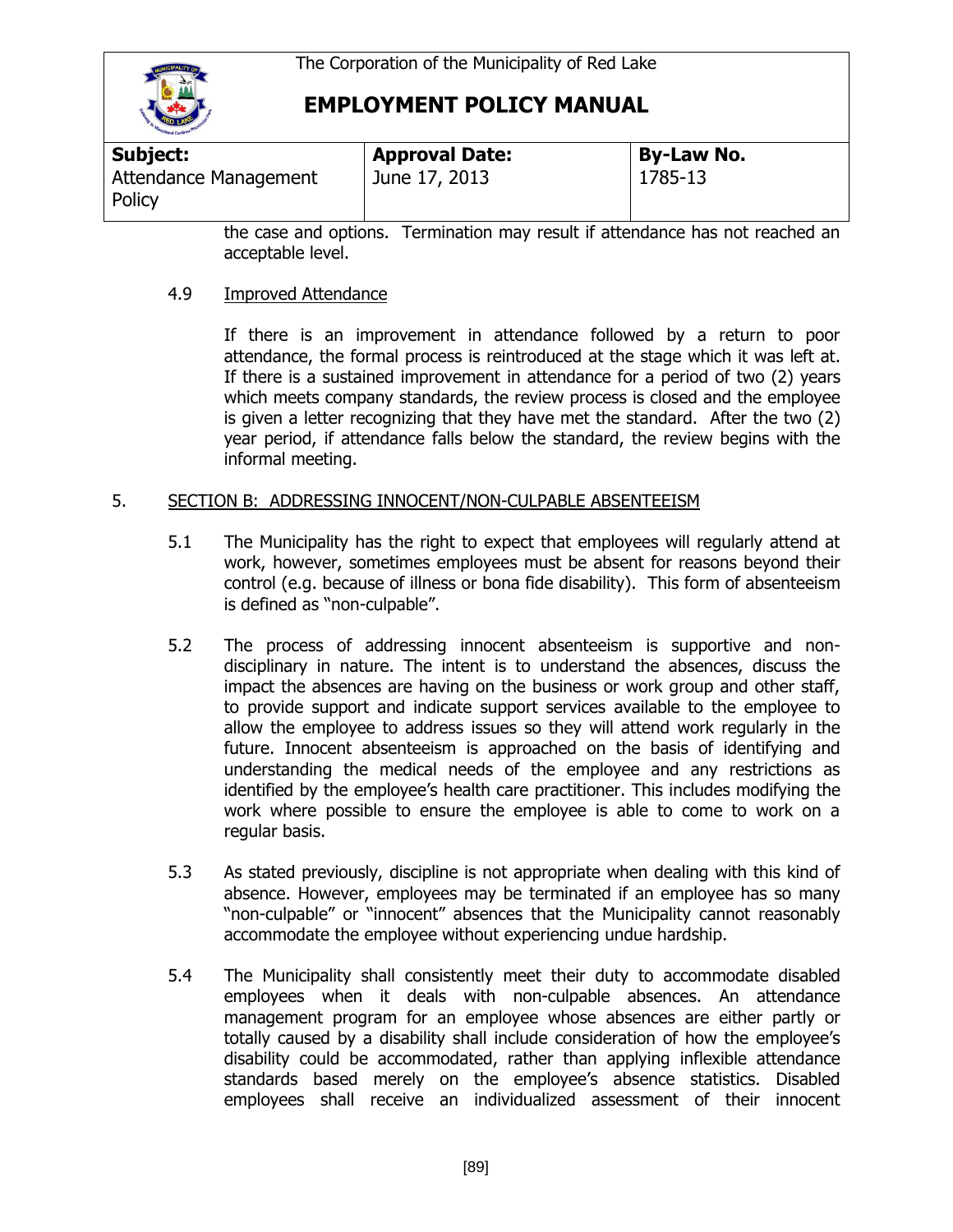

| Subject:                        | <b>Approval Date:</b> | <b>By-Law No.</b> |
|---------------------------------|-----------------------|-------------------|
| Attendance Management<br>Policy | June 17, 2013         | 1785-13           |

absenteeism, and their termination will only be justified where the Municipality cannot accommodate the employee within the workplace without incurring undue hardship.

- 5.5 While the employee must be made aware of their attendance issue, it must remain clear to the employee that the company is working to help the employee improve his/her attendance and that no form of discipline is being imposed. As a benchmark, the reported national average for days lost due to illness or injury is 9 days per year.
- 5.6 Attendance Record: There are three important statistics relative to the attendance record. In each case, the absence is medically justified.
	- Number of days absent: Does the employee's number of sick days off exceed the unit peer group average. If the employee's number of days absent is merely above the average it is important to look at the entire record to see if this is an anomaly.
	- Number of incidents: Does the employee have frequent occurrences of absenteeism as compared to the unit peer group average? A high number of separate incidents of absence is disruptive to a unit, often requiring adjustments of schedules and work requirements that has a detrimental impact on other staff.
	- Pattern of absences: This may also be relevant, is the individual off commonly on Mondays or Fridays. A history of intermittent and frequent absences for different reasons may cause more operational difficulties for a unit as short term, intermittent absences are infrequently back-filled.
	- It is the role of the supervisor/manager to work with employees on concerns related to attendance. It is the role of the supervisor/manager to bring to the attention of the employee whose attendance is of concern, the standards expected and to offer help and support. The following provides a framework to address issues of innocent absenteeism with employees.

#### 5.7 Phase 1: The Initial Interview between the Supervisor/Manager and the Employee

It is important to remember that this meeting is counseling in nature and is not intended to be disciplinary. The leader/manager is bringing to the attention of the employee the concern of the level of absenteeism and is working with the employee to identify ways to improve his/her attendance.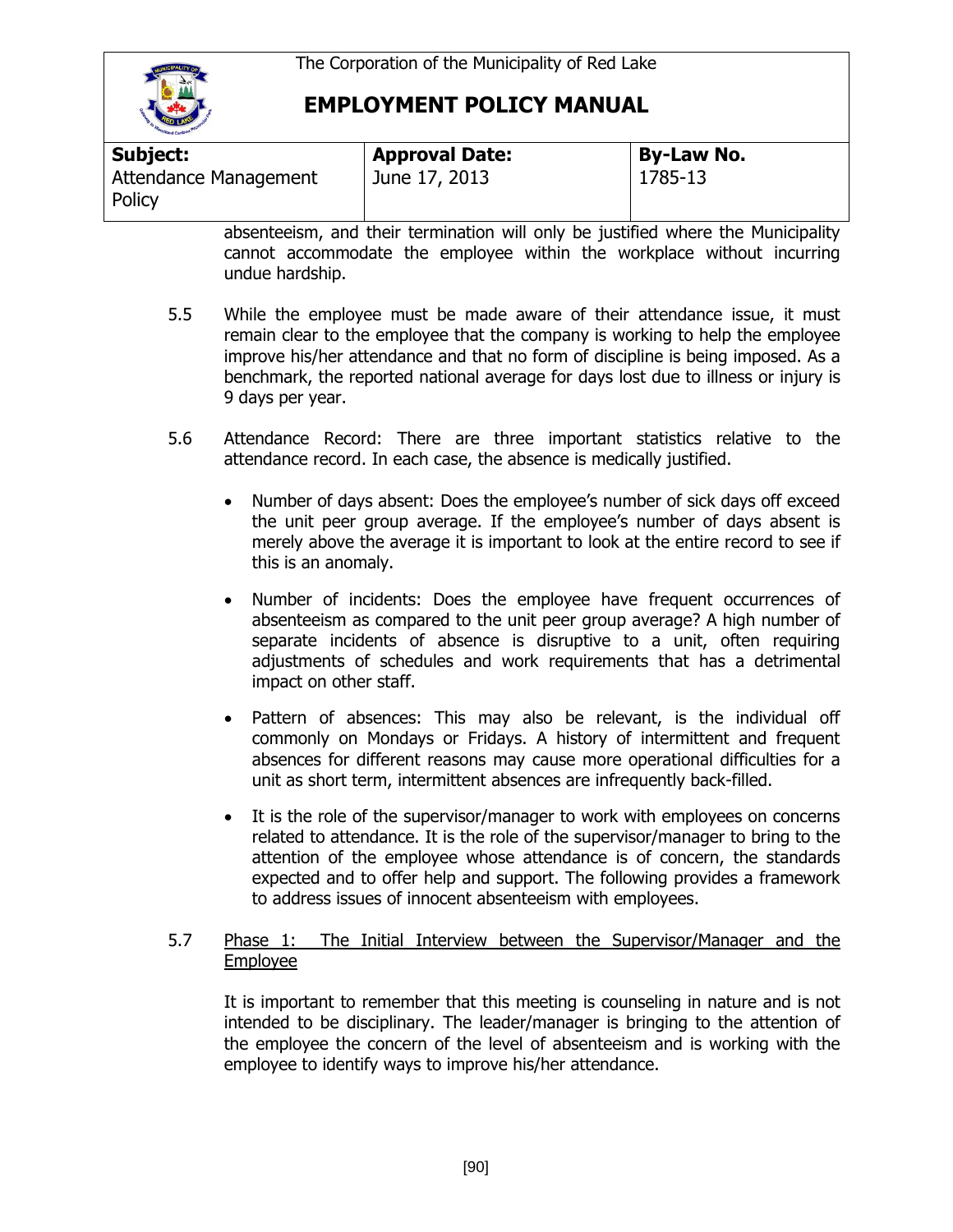

| Subject:                        | <b>Approval Date:</b> | <b>By-Law No.</b> |
|---------------------------------|-----------------------|-------------------|
| Attendance Management<br>Policy | June 17, 2013         | 1785-13           |

Depending on the circumstance, this phase may take 2-3 counseling sessions with the employee. The Human Resources Manager or a senior staff member can assist in determining the structure of the process for an individual including how frequently the lost time issue should be addressed.

The review of the attendance record can occur anywhere from a bi-weekly basis to every three months, depending on the facts of the case. The intention is to provide time to allow the employee to demonstrate a change in the record/behaviour. Appropriate time frames to review the matter should be discussed with the Human Resources Manager or a senior Staff member.

#### 5.8 Phase 2 : Interview followed by a Letter

Within a predetermined and reasonable length of time of the initial interview, Phase 1, the supervisor/manager will arrange for a meeting with the employee and follow up with a letter outlining what was discussed.

#### 5.9 Phase 3 : Second interview followed by a Letter

Within a pre-determined and reasonable length of time of the Phase 2 interview, the supervisor/manager will arrange a meeting with the employee and follow up with a letter outlining what was discussed. In this letter, the possible implications relative to the question of continued employment are referred to.

### 5.10 Phase 4 : Third Interview followed by a letter

Within a pre-determined and reasonable time of the Phase 3 interview, the supervisor/manager will arrange a meeting with the employee. At this point, in review of the actions that have occurred to date (e.g., patterns, causes of absenteeism) and previously agreed upon solutions, the supervisor/manager must explicitly state that continued employment is at risk. It is critical that this is reviewed with The Human Resources Manager and/or a member of Senior Staff prior to proceeding with this phase.

### 5.11 Phase 5 : Next/Final Steps

Should improvement not be achieved and sustained at the conclusion of this process, further action should be taken in consultation with the Human Resources Manager and/or a Senior Staff member and/or external Legal counsel. The prognosis for future attendance is essential for this phase - what is the likelihood of regular attendance at work in the future.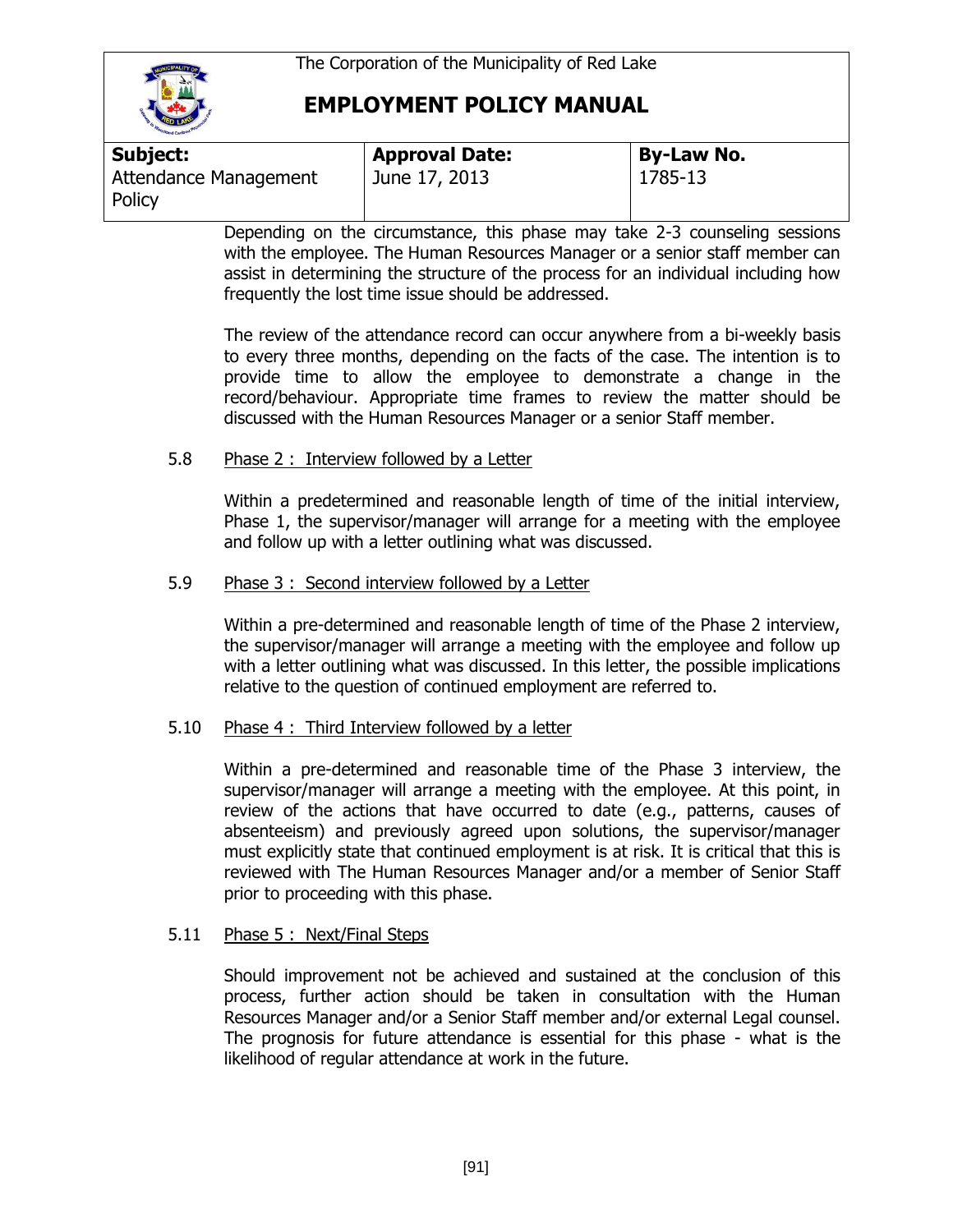

| <b>Subject:</b>                 | <b>Approval Date:</b> | <b>By-Law No.</b> |
|---------------------------------|-----------------------|-------------------|
| Attendance Management<br>Policy | June 17, 2013         | 1785-13           |

The role(s) of the Human Resources Manager and/or a senior staff member and/or external Legal Counsel is determining with the supervisor/manager when employment may be terminated as a result of "frustration of the contract of employment". Once an employee accepts employment this is a type of contract, and for whatever reason it later becomes **impossible** for the individual to perform their obligations to the satisfaction of their employer, then we must consider frustration.

The Municipality shall ensure the following conditions are met prior to any dismissal of an employee for non-culpable absences:

- There must be a "culminating absence", meaning a new, recent absence, to trigger a review of the employee's attendance record;
- The employee must have a past record of excessive absenteeism;
- The employee must be incapable of satisfactory attendance in the future;
- The Municipality shall provide notification to the employee that continued absences would put them at risk of being terminated; and,
- The Municipality shall take into account that the absenteeism might be corrected if the employee is able to make a change in his/her behaviour or lifestyle, in which case a progressive response might be justified, rather than dismissal.

### 5.12 Improved Attendance

 If there is an improvement in attendance followed by a return to poor attendance, the formal process is reintroduced. If there is a sustained improvement in attendance for a period of two (2) years which meets company standards, the review process is closed and the employee is given a letter recognizing that they have met the standard. After the two (2) year period, if attendance falls below the standard, the review begins with the informal meeting.

#### 5.12 Human Rights Considerations

It is equally as important to ensure obligations under any policy, or collective agreement are fulfilled as to ensure that any conduct towards the employee is not in violation of the Human Rights Code. If accommodations can be made to meet the restrictions, permanent or temporary, then these must be put into place. Accommodation does not mean creating a new job for the individual and